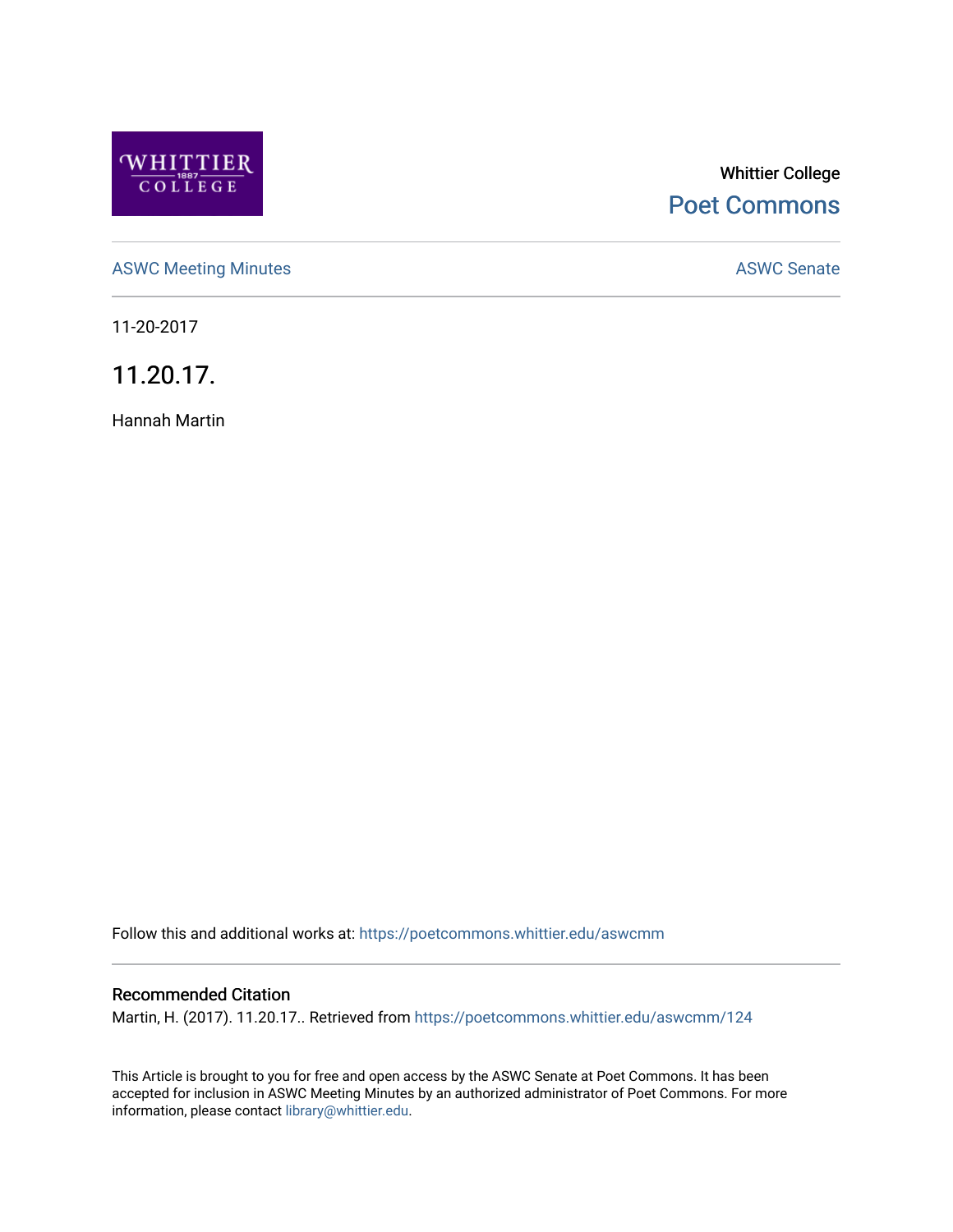

# **Meeting Minutes for November 20, 2017**

- **I. Meeting is called to order at 7:06PM**
- **II. Moment of Silence/Inspirational quote**

**"**The way to get things done is not to mind who gets credit for doing them." –Benjamin Jowett

## **III. Mission Statement**

**a.** The ASWC Senate, as the governing body of the Associated Students of Whittier College, is dedicated to the betterment of the college as an institution and as a member of the broader community. The Senate shall assist on-campus clubs and organizations in creating, promoting and implementing dynamic programs and events that involve students and add value to their educational experience. This body will act as an open forum for students to voice their opinions and desires, always keeping the best interests of the ASWC in mind. In all its actions, the Senate will serve the students first with integrity, dedication, responsibility and humility.

# **Read by Sen. Segura**

# **IV. Student Body Rep Approval**

- **a.** Meeting closed at 7:06PM
- **b.** Grace Reeder is approved for the position of Student Body Representative
- **c.** Meeting is reopened at 7:14PM

## **V. Roll Call-Secretary Martin**

- **a. Present:** President Scurr, Vice President Monreal, Treasurer Conlon, Director Wells, Senator Gelinas, Senator Delgado, Senator Yitayew, Senator Joachim, Senator Reeder, Senator Lowinger, Senator Gonzalez, Senator Segura, Senator Britton, Senator Johnson, Senator Olague, Senator Sternberg, Senator Bang-Guerin
- **b. Absent excused:** Dir. Zonni, Sen. Trout
- **c. Unexcused:** Rep. Bertelsen, Sen. Grossman, Sen. Merino

# **VI. Minutes Amendment/Approval**

- **a.** *Sen. Britton* moves to remove the part of the minutes that Secretary Martin left for the table to find and remove and amend the closing of the meeting that Sen. Johnson seconded closing the meeting instead of Sen. Britton moving and seconding to close the meeting
- **b. Approved by Sen. Gelinas**
- **c. Seconded by Sen. Gonzalez**
- **VII. Public Voice**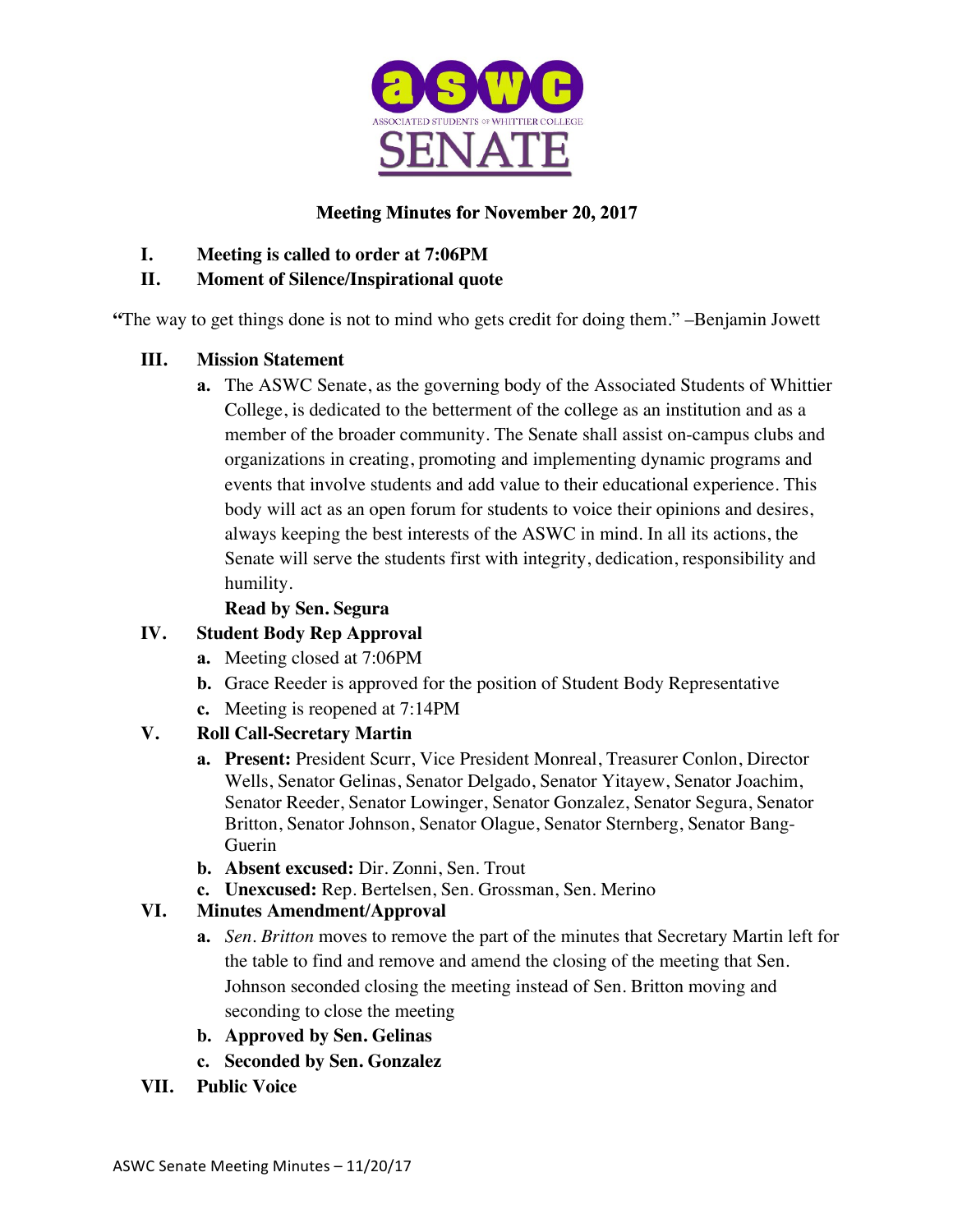#### **VIII. President's Message- President Scurr**

- **a.** Aloha, and happy Turkey Week! Stay safe, enjoy your break from classes.
- **b.** Senate Fall Retreat was on Friday. Thank you to Senators Gelanis, Bertelson, Delgado, Yitayew, Joachim, Lowinger, (to be approved tonight) Reeder, Gonzalez, Merino, Johnson, Bang-guerin for attending.
- **c.** I attended a Safety Committee meeting on Wednesday, November 15. Plans for keys in the future of the Residence Halls consists of replacing door locks with digital fobs. The Shannon Center was recently updated to reflect the NextGen key-fob program. This will increase the amount of time Campus Safety can allocate to other on-campus issues. Jose Padilla reported about 40 work hours per week on keys alone. The SLC Ramp will be receiving LED lighting to match current lighting. The Music Building will receive a walkway next. Jonathan Estrella is working for "Access for All" as a motto. Wheelchair accessible golfcars are potentially in the future: 2 for now. 10 more callboxes will be installed on campus. These could potentially be used as rally points for Earthquake drills. Please let Facilities know where these would be most needed. Estrella is also aware of lighting needs up in the canyon and other areas where lights are currently out.
- **d.** I met with Joel Perez earlier today. Joel will be helping in the search for a vendor to provide condoms in partnership with or in replacement of Project Glove Box. ResLife has sent out an email with a survey to gauge how life in the residence halls is going. Fill it out for the future of the halls and get entered in a raffle! The Emergency Fund is matched by Joel in whatever amount ASWC Senate offers. The balance is at \$7,000 as of this semester. Currently, fundraising efforts also include No-Shave November with Campus Safety. So when you see a beard on an officer, it's for a good cause.

#### **IX. Treasurer's Report- Treasurer Conlon**

- **a.** General Fund Balance:
- **b.** Operational Account Balance:
- **c.** Reserve Account Balance:
- **d.** Allocated thus far:
- **e.** First readings:
- **f.** Daily Calendar Considerations:

#### **X. Constituent Reports**

**a.** Academic Affairs Chair – *Leave of Absence Sen. Trout*

a. N/A—to be filled by application on OrgSync! App closes this Friday!

- **b.** First Year Class Council- *Sen. Gelinas*
	- a. FCC is continuing working on our event we are holding. it's going to be in club 88 on December 1st and everyone is welcome to come! It's our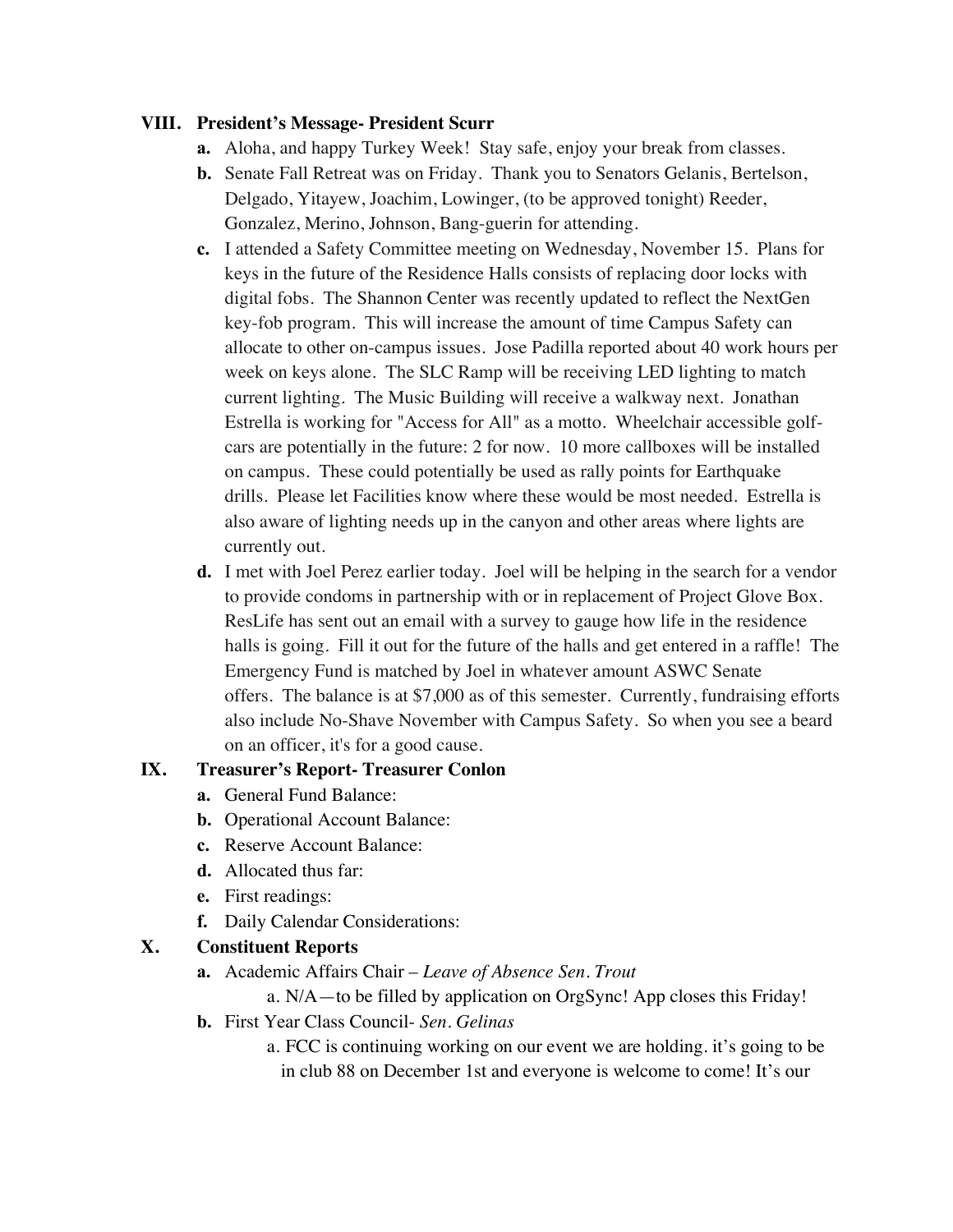first dollar dance and the theme is sports and we hope everyone will come in their favorite jersey!

**c.** Commuter Representative - *Sen. Delgado*

a.I have been in touch with the representative that came to present to the senate. I mentioned to her how we have been coming along as far with our attempt to reach out to the student population about the TAP program. She is looking forward to hearing about how our forum went. She emailed me suggesting how I should structure the program presentation part of the open forum. Senator Olague and I are still set on the 29th at 5:30 in the ettinger lounge. She is going to be EMSing it this week

### **d.** Residential Hall Representative – *Sen. Yitayew*

- a. Had a meeting with tea regarding the stolen TVs at Harris. I will be talking with director Wells on how to go about the next steps. Below in red are my notes from my meeting with Tea.
- b.Also I have noticed a broken main door at Stauffer and a light in the bathroom at first floor Stauffer is also broken.

#### c.**Questions to ask Tea Bogue:**

- 1. The TV's need to be better secured! Why are they so easy to steal?
- 2. To the wall bc people don't take the ones on the wall
- 3. Are students paying for replacement costs or depreciation costs?
- 4. 300 for one TV/ each dorm spot will have to pay 300
- 5. Would it be better for Students to pay for the TVs missing in their residential hall specifically or all the TVs missing in ALL the Harris residential halls?
- 6. Why is the school assuming guilt towards the Students?
- 7. "You are responsible for your community"
- 8. Was the Campus Safety investigation in depth enough?
- 9. J. Rivera said the Campus Safety investigation isn't closed..? If it isn't closed, how did you decide who to charge? - It isn't fair to assume guilt towards the Students.
- 10. "Most likely will be closed" but "no" on pushing back the pay
- 11. "Money will be given back to students if the old TVs are back"
- 12. Unresolved, but the money will be given back at any time
- 13. Email sent to students implies that Students are guilty of taking the TV - Not fair! (November 12th "you can tell us if you know where the TV is by then if you know?")
- 14. Find a deal for TVs/ on Tuesday 28th will be around 15 per person.
- 15. Amnesty policy-bring forward info you won't get in trouble
- 16. I can go with the student as a res hall rep

#### d.**Topic for Long-Term discussion:**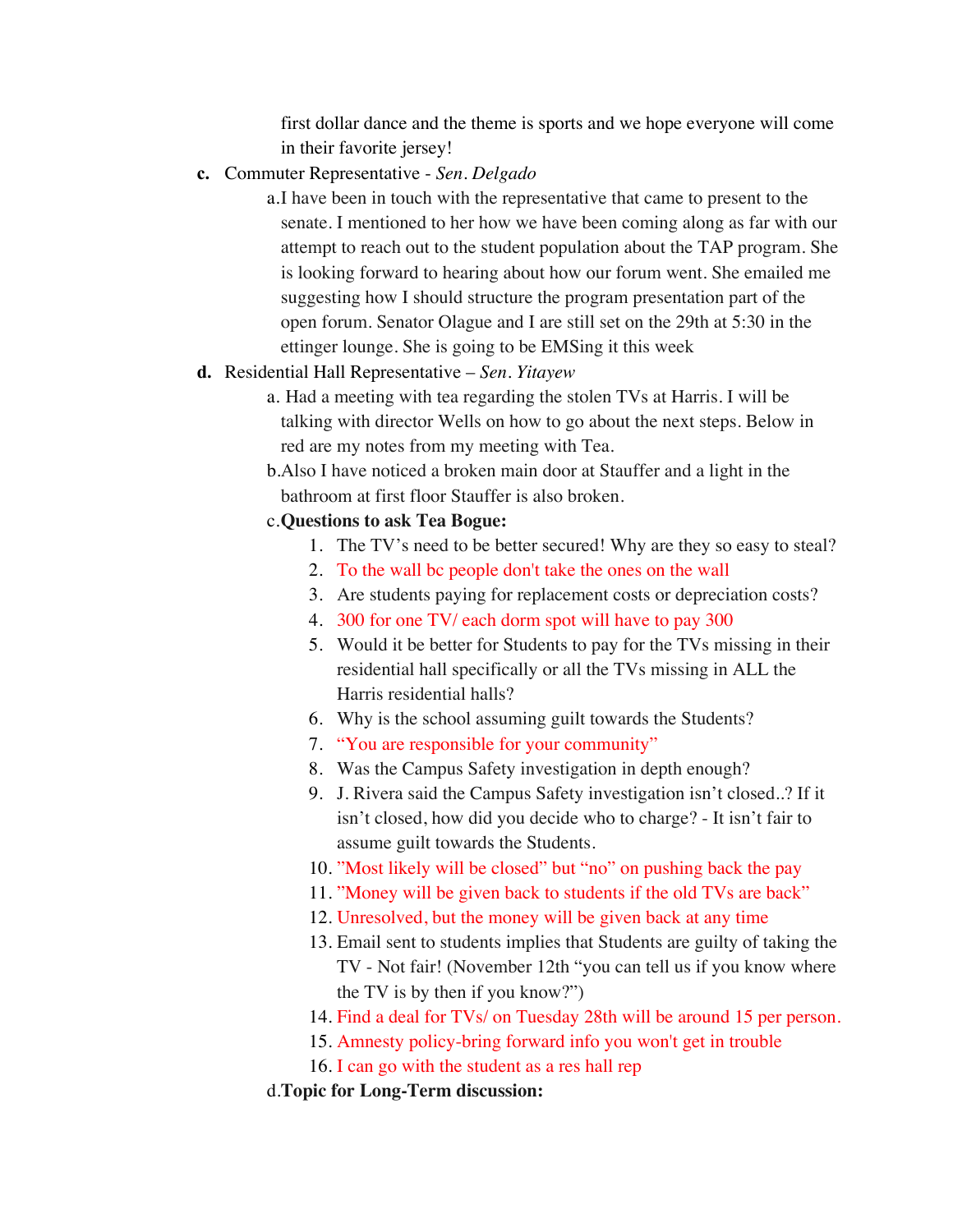- 1. Surveillance Cameras? (outside of Residential Halls?) this could eliminate problems like this in the future!
- 2. Identified as cameras can be useful around Christmas.
- 3. Community of Harris would need to vote to put in cameras, "strong majority"
- 4. With Harris there are 4 intro and exits
- 5. Not enough lights for Harris Cam
- 6. find out where we need the lights and send it to tea
- **e.** Student Body Representative *Sen. Reeder*
	- a. Happy to be here and look forward to the rest of the year!
- **f.** Student Body Representative *Sen. Grossman*
	- a. N/A Absent, Unexcused
- **g.** Student Body Representative *Sen. Joachim*
	- a. Last week I met with Dean Hartman and Res Hall Director Joe Melendez to discuss implementing waterless urinals in male residence hall restrooms. I received great advice on what to discuss with facilities director Estrella, which I have planned for next Tuesday.
- **h.** Student Body Representative *Sen. Lowinger*
	- a.Some constituents want to be more involved on campus (i.e. join committees and organizations, and even just attend open meetings) but they say it's difficult to know when/where the meetings happen. I directed them to where they could find the information, but I think that making this information easier to find will be a benefit to all.
	- b.Some constituents have requested that Program Board develop a method to ask students about what kinds of events they would like to see happen. I will be speaking with the Program Board Director to see if we can find a solution.
- **i.** Diversity Council Representative *Sen. Gonzalez*
	- a.Diversity Council's next meeting will be on November 28th at 5:30pm in the OEI.
	- b.Additionally, congratulations to BSU for hosting their Hair
	- Symposium. They had about 80 people at the event throughout the day.
- **j.** Inter-Club Council Representative *Sen. Britton*
	- a. Had last ICC meeting of the semester last Thursday
		- 1. Approved the ballroom dancing club and elected Esther Hills as the new ICC chair since I will be gone for spring semester and the VP Sean Sternberg will be graduating
	- b.Helped men's volleyball club with preparation for their funding request
- **k.** Social Justice Coalition Representative *Sen. Segura*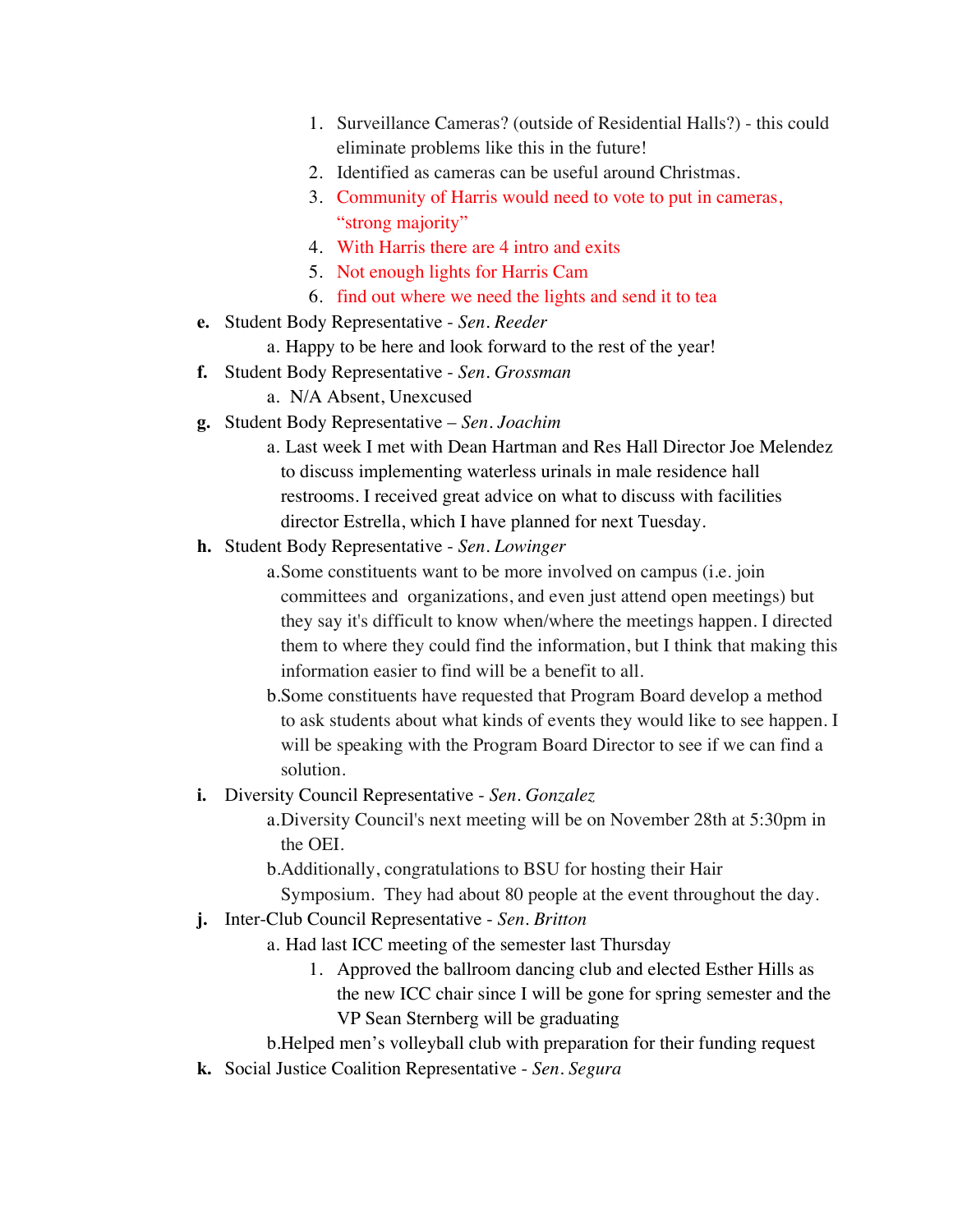a.SJC will be having their next meeting on November 30th at the Dezember House.

**l.** Media Council Representative - *Sen. Merino*

*a.* Media council did not meet last week.

- **m.** Poet Student Athlete Leadership Academy Male Rep- *Sen. Johnson*
	- a. Men's Water Polo Last week, freshman, Hans Zdolsek was named SCIAC athlete of the week for his performances against Chapman and Cal Lu. The team beat Chapman 14-9 in the semi-finals of the SCIAC championship on Friday. They faced a tough Pomona-Pitzer team on Sunday in the SCIAC Championship game. Despite a thrilling game, the Poets lost 9-7 to the Sagehens. The water polo team finishes their season 17-12 overall, and 12-2 in SCIAC. The two conference losses only coming from the 2017 Champions.
	- b.Men's Basketball played in the Mission Inn Tipoff Classic this weekend and went 0-2. They lost a close game to Linfield, 76-75 and an overtime thriller to UC Santa Cruz, 111-100. The basketball team has two games this weekend over the break.
	- c.Men's Cross Country Julian Sandoval competed in the Div. 3 National Cross-Country Championship this past weekend in Illinois and finished in the middle of the pack. He finishes out his junior year strong and will look ahead to his senior year as one of SCIAC's and the region's top competitors.
	- d.Men's Swimming and Diving competed in a dual meet this past weekend against Pomona-Pitzer and Chapman and lost to both teams.
	- e.Men's Lacrosse has been actively volunteering with Harlem Lacrosse. Harlem Lacrosse is a school-based non-profit organization whose mission is to empower children who are most at risk for academic decline and dropout to rise above their challenges and reach their full potential. Specifically they have been volunteering with students from South Los Angeles, Inglewood and Compton.
	- f. PSALA hosted the You Can Play Project and a group of four panel speakers, yesterday evening. They discussed LGBTQ issues as it relates to athletics and how our athletes can be better leaders and more inclusive individuals. There was great involvement by our coaches and players.
- **n.** Poet Student Athlete Leadership Academy Female Rep- *Sen. Olague*
	- a.PSALA hosted the You Can Play Project yesterday to discuss equality and representation in athletics.
	- b.Women's Basketball traveled to Washington for the Spokan Airport Whit Classic this weekend. They fell to both Whitworth and Whitman. Emilee Dy made the All Tournament Team scoring 19 points this weekend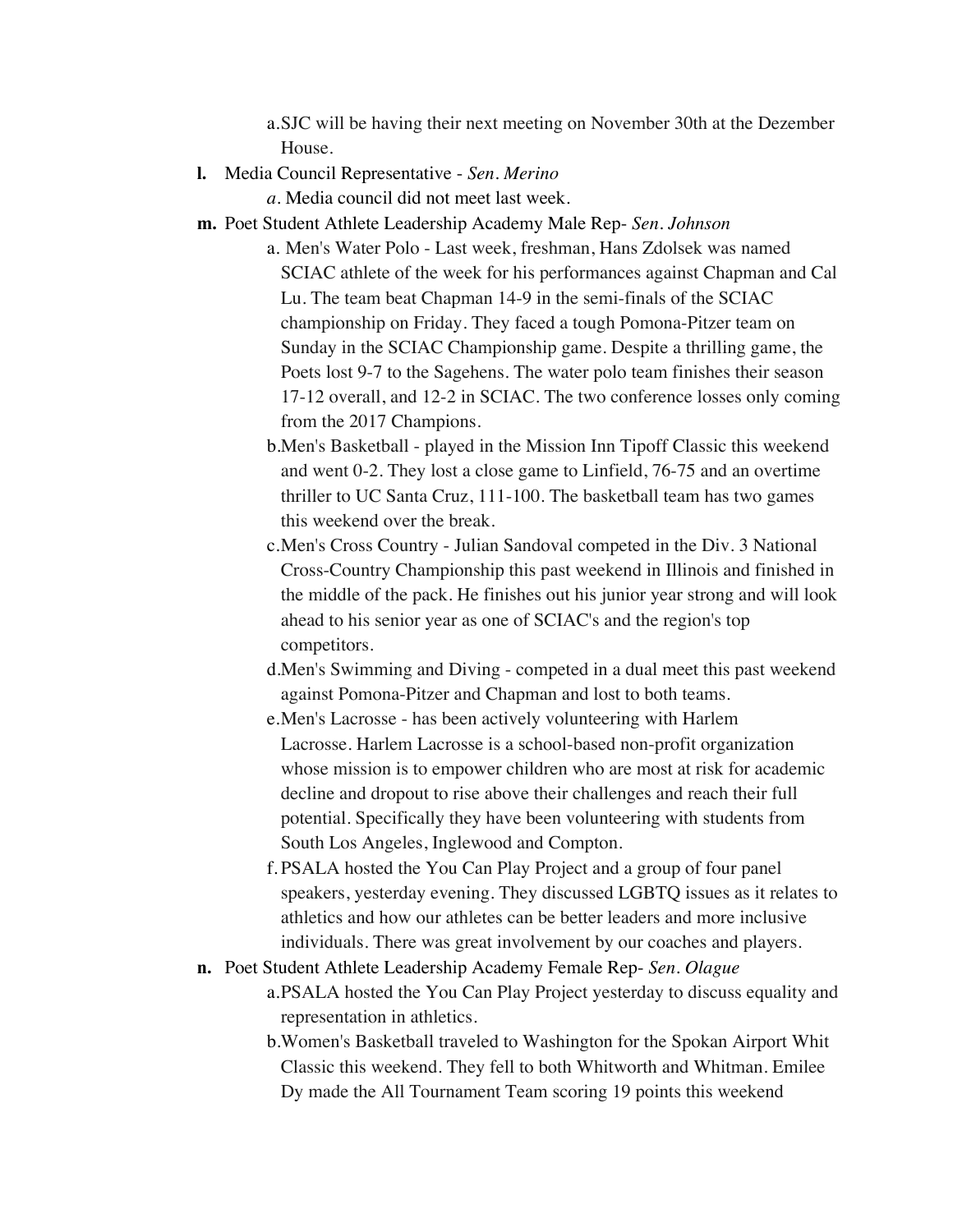c.Julissa Tobias competed in the NCAA Championship Meet this week and placed in 47th place overall.

d.Swim and Dive had a swim meet against Chapman and Pomona-Pitzer. They beat Chapman but fell to Pomona-Pitzer.

**o.** Inter-Society Council Male Rep- *Sen. Sternberg*

a. Lancers: BWW fundraiser tonight until close (1 AM)!

**p.** Inter-Society Council Female Rep- *Sen. Bang-Guerin*

a.Bid Selection opened yesterday at 8pm, visit OrgSync to fill out that form!

### **XI. Committee Reports**

- **a.** Administrative –*Vice President Monreal*
	- a. W looked over the proposed changes to the bylaws, and created the wording for proposed amendments.
- **b.** Budget- *Treasurer Conlon*

a.Cheer was denied.

b.Sigma Tau Delta \$900

- c.Volleyball Club for \$260
- d.Athenians for \$150

### **c.** Campus Relations- *Director Wells*

- a.Keep an eye out for "Senator of the Week" Monday posts on IG. Check out our sixth feature, Senator Nati Yitayew, Residential Hall Rep.
- b.We are still working on compiling a list of events for the rest of the Semester w/ Elections Committee!
- c.Anders Blomso is working with Director Wells and Campus Relations Committee to conduct focus groups for Student Leaders and a survey for First Years in response to the Undergraduate Experience Conference w/ the Board of Trustees.
- d.A few senators have parking feedback and we will be reaching out to Joel Perez with a few questions regarding a "free-for-all" lot option and concerns about the CI parking lot.
- e.Senator Yitayew did some good work with figuring out details about the Harris TV situation and we will be working with him on trying to make sure there are cameras at the Entrance/Exits of the Residential Halls.
- f. Treasurer Conlon brought up his appreciation towards Campus Safety for listening to the feedback we gave them regarding "Emergency Notifications"... We appreciate the "trespassing" text and email they sent out on Friday!

g.Meets on Friday's @ 1:30pm in the ASWC Senate Office.

**d.** Elections- *Secretary Martin*

a. Elections will be meeting tomorrow at 3:30pm in the Senate Office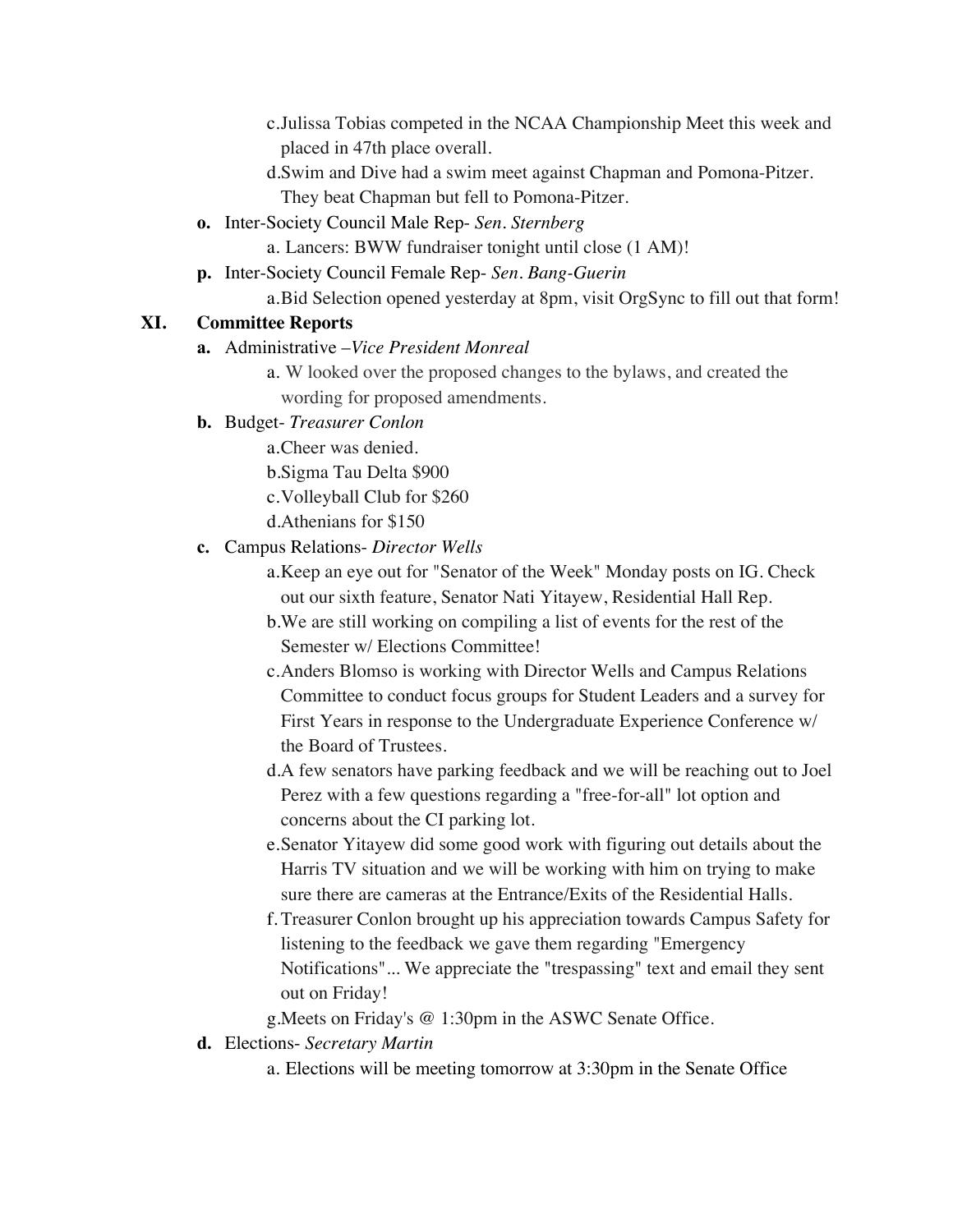b.We put together a bill to help with the wording of the revision and review of the Elections Code.

**e.** Program Board – *Director Zonni*

a.Had my weekly meeting with Program Board's E-Board b.Program Board Chair meeting is on Tuesdays at 5 c.Held Office Hours - Tuesday 3-5 d.Had a very successful Bubble Soccer event e.In the process of planning our winter retreat f.Culinary Committee meeting - Friday at 9:30 where we began compiling the data

#### **f.** Advocacy- *President Scurr*

a.We have begun concrete (digital) work on gathering support for the Poet Test Bank. Senators Britton, Bertelson, and Joachim are reaching out to various professors in several departments on campus including psychology, spanish, sociology, math, chemistry, anthropology, and physics. President Scurr has created an online petition

(https://www.ipetitions.com/petition/test-bank-for-whittier-college-poets) for having signatures in one place in support of the project. We will be circling around to all departments on campus and would appreciate Senators forwarding this link to any peers/professors interested.

b.Senator Joachim reported on meeting with Joshua Hartman and Joe Melendez in ResLife about waterless urinals. Senator Joachim will be meeting with Estrella potentially next week Tuesday. These urinals would cost between \$300-\$400 and worst case scenario of installation would total about \$1,000 for a complete installation (if plumbing cannot be retrofitted, proper pitch, different pipes, etc.)

c.VP Joel also went to VP For Finance Dunkelman with previously mentioned idea of bringing greenery and heat reducing films to residence halls.

- **g.** Culinary- *Director Wells*
	- a.We went through the "Student Dietary Needs" Survey responses and compiled all of the important information. Thanks again to the Students who took this survey, we really appreciate your honest feedback.

b.We will be meeting with Lucille and Frank from Bon Appetit and Dean Perez on Monday, November 27th to give them the Student feedback we got from the survey. - We will keep you all posted on how that discussion goes and their responses to your concerns.

c.Please continue giving us honest feedback on the CI and Spot. You can email Director Wells (ewells@poets.whittier.edu) or Zonni (izonni@poets.whittier.edu) with any concerns/questions you have about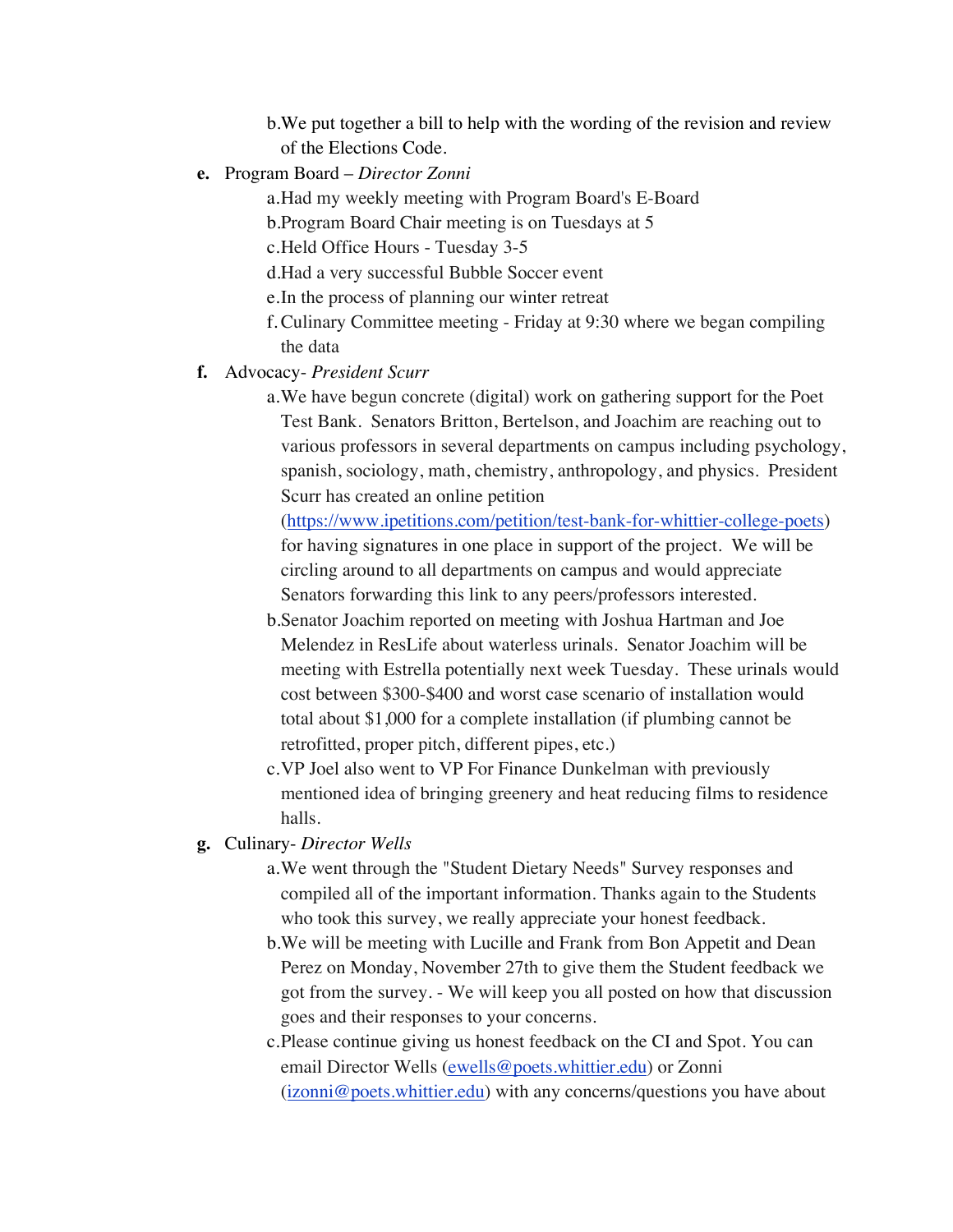anything. And you're always welcome to come to our committee meetings on Friday's at 9:30am in the ASWC Office.

- **h.** Student Feedback- *Sen. Olague*
	- a. Student Feedback Committee will be hosting a forum in the Ettinger Lounge November 29th at 5:30.
- **i.** Student Finance *Treasurer Conlon*
	- a. We have yet to hear back from MadLab and will be reaching out to HR about the paper time sheets soon.
- **j.** Environmental-*Rep. Bertelsen*
	- a.Would like to bring back recycling and will be looking into where recycling goes
	- b.Would like to propose solar panels and bring them on campus as a student project
	- c.Would like to host a trash pickup at Penn Park
	- d.Suggest hand dryers to eliminate or limit paper waste
	- e.Will be looking into recycling fountain water and where the water comes from and how much is used
	- f. Looking into biodegradable straws for the Campus Inn
	- g.*Sen. Joachim*: There has been talk of turning a Harris community into a environmentally friendly residence hall and this could be a way to market the idea to make that transition. The new facilities head is interested in adding solar panels as well.
	- h.*Sen*. *Bang-Guerin*: I know that there used to be the practice for living in Wanberg that students there used to sign a contract to being environmentally friendly such as to take shorter showers, etc.
		- 1. *Sen*. *Yitayew*: I will follow up on that
	- i. *Sen*. *Bang-Guerin*: there is also talk of refurbishing the outside area of the Wellness Center by adding greenery and refurbished furniture

#### **XII. First Readings**

#### **XIII. Daily Calendar Considerations**

#### **XIV. Miscellaneous Business**

**a. Elections Code-***Sec. Martin*

a.

**b. By-Laws-***VP Monreal*

a.Article VII, Section A, subsection 1 to read: "Each committee shall establish a weekly meeting time, or as often as the Chair deems necessary. This time shall be determined by the members of each committee."

- **1.** Adds "or as often as the Chair deems necessary"
- **2.** Voted unanimously as such